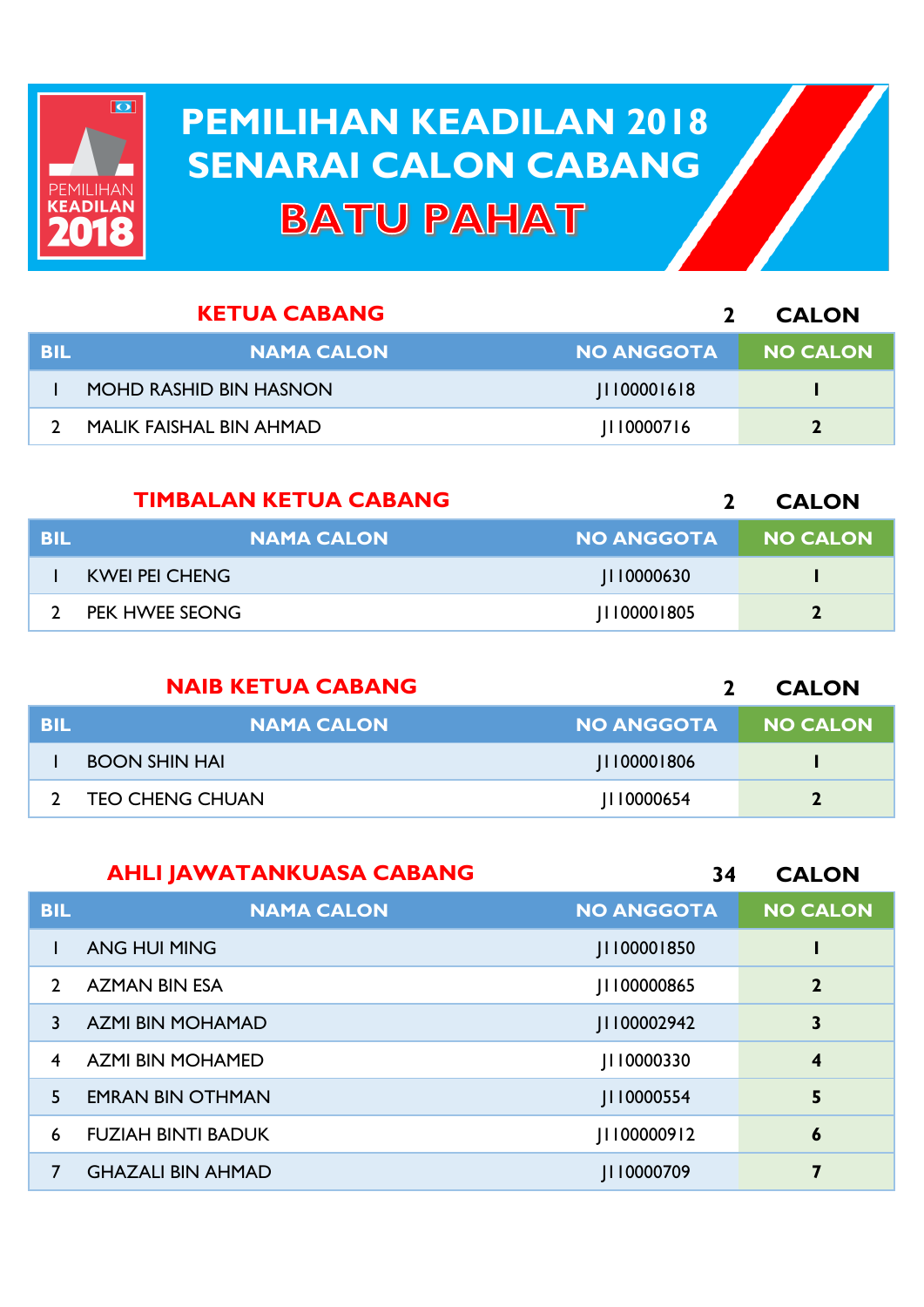| 8               | <b>HONG BOON SIONG</b>        | 0000624     | 8               |
|-----------------|-------------------------------|-------------|-----------------|
| 9               | <b>KERK CHING SOON</b>        | J110000625  | 9               |
| $\overline{10}$ | <b>KEVIN CHEW TZE SENG</b>    | J110000626  | $\overline{10}$ |
| $\mathbf{H}$    | <b>LIM HENG HWA</b>           | J110000633  | П               |
| 12              | LIM WEE KEE                   | JI10000636  | 12              |
| 3               | <b>LIM MENG HOCK</b>          | J110000603  | 13              |
| 4               | <b>LIM KOON YAN</b>           | JI 10000634 | $\overline{14}$ |
| 15              | <b>MD SAMANGUN BIN KASMIN</b> | J110000718  | 15              |
| 16              | MOHD EFNOR HAFIZ BIN MAHADI   | JI 10000534 | 16              |
| 17              | <b>MOHAMAD FARID BIN MIAN</b> | J1100000919 | $\overline{17}$ |
| 8               | MOHD HELMIZAN BIN MOHD SHARI  | J110000727  | 18              |
| $ 9\rangle$     | <b>MOHD NOHAIN BIN SHARI</b>  | J110000728  | 19              |
| 20              | <b>MOHD SANI BIN RASID</b>    | JI 10000284 | 20              |
| 21              | MUHAMMAD KHAIRUL ANNUAR LIM   | J110000372  | 21              |
| 22              | NG JO NAL                     | J1100001579 | 22              |
| 23              | ONG SEE TIONG                 | J110000508  | 23              |
| 24              | POA GAO-ZHENG                 | JI 10000645 | 24              |
| 25              | <b>RUZITA BINTI RUANG</b>     | JI 10000742 | 25              |
| 26              | <b>SAMIN BIN SIES</b>         | JI 10000744 | 26              |
| 27              | <b>SIM KOK KEONG</b>          | JI100001050 | 27              |
| 28              | <b>TAN WEI KIAT</b>           | JI 10000648 | 28              |
| 29              | <b>TAY KEN TIAN</b>           | J110000652  | 29              |
| 30              | <b>TEO KAI YEE</b>            | JI 10000604 | 30              |
| 31              | <b>TEO MENG HOE</b>           | J110000656  | 31              |
| 32              | <b>TEY HANG CHIANG</b>        | JI100001785 | 32              |
| 33              | <b>CIKGU HIDAYAT</b>          | JI10000613  | 33              |
| 34              | <b>ZAKARIA BIN MOHD ARIS</b>  | JI 10000574 | 34              |
| 35              | <b>BAHARUDIN BIN SAID</b>     | JI100003638 | 35              |
| 36              | <b>RUSMAN BIN BUANG</b>       | JI100003618 | 36              |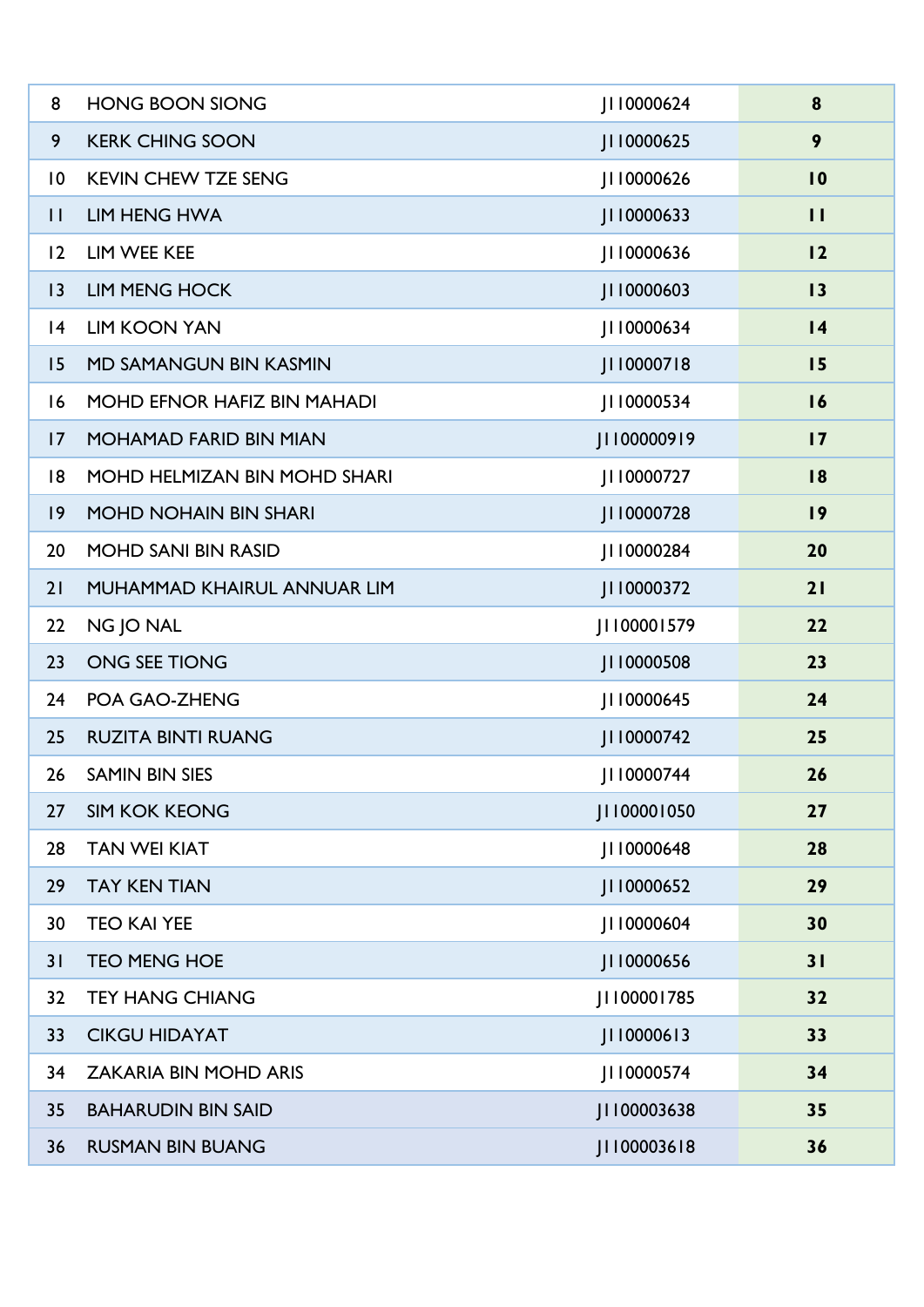|            | <b>KETUA AMK CABANG</b>       |                   | <b>CALON</b>    |
|------------|-------------------------------|-------------------|-----------------|
| <b>BIL</b> | <b>NAMA CALON</b>             | <b>NO ANGGOTA</b> | <b>NO CALON</b> |
|            | <b>LOCK CHEE YEONG</b>        | 0000   849        |                 |
|            | <b>MOHAMAD FARID BIN MIAN</b> | 00000919          | $\mathbf{z}$    |
|            | <b>MOHD FARHAN BIN NORZIB</b> | JI10000559        |                 |

## **TIMBALAN KETUA AMK CABANG**

**CALON**

| BIL | <b>NAMA CALON</b>                    | <b>NO ANGGOTA</b> | <b>NO CALON</b> |
|-----|--------------------------------------|-------------------|-----------------|
|     | LIM MENG HOCK                        | 110000603         |                 |
|     | LIM WEE KEE                          | 110000636         | 7               |
|     | MUHAMMAD IFTFESHAM BIN MOHAMAD YUSAK | 110000371         | 3               |

## **NAIB KETUA AMK CABANG**

**CALON**

| BIL | <b>NAMA CALON</b>            | <b>NO ANGGOTA</b> | <b>NO CALON</b> |
|-----|------------------------------|-------------------|-----------------|
|     | MOHD KHAIRUL BIN KAMARUZAMAN | 110000536         |                 |
|     | <b>TAN WEI KIAT</b>          | 110000648         | $\mathbf{2}$    |
|     | <b>SIM KOK KEONG</b>         | 1100001050        | 3               |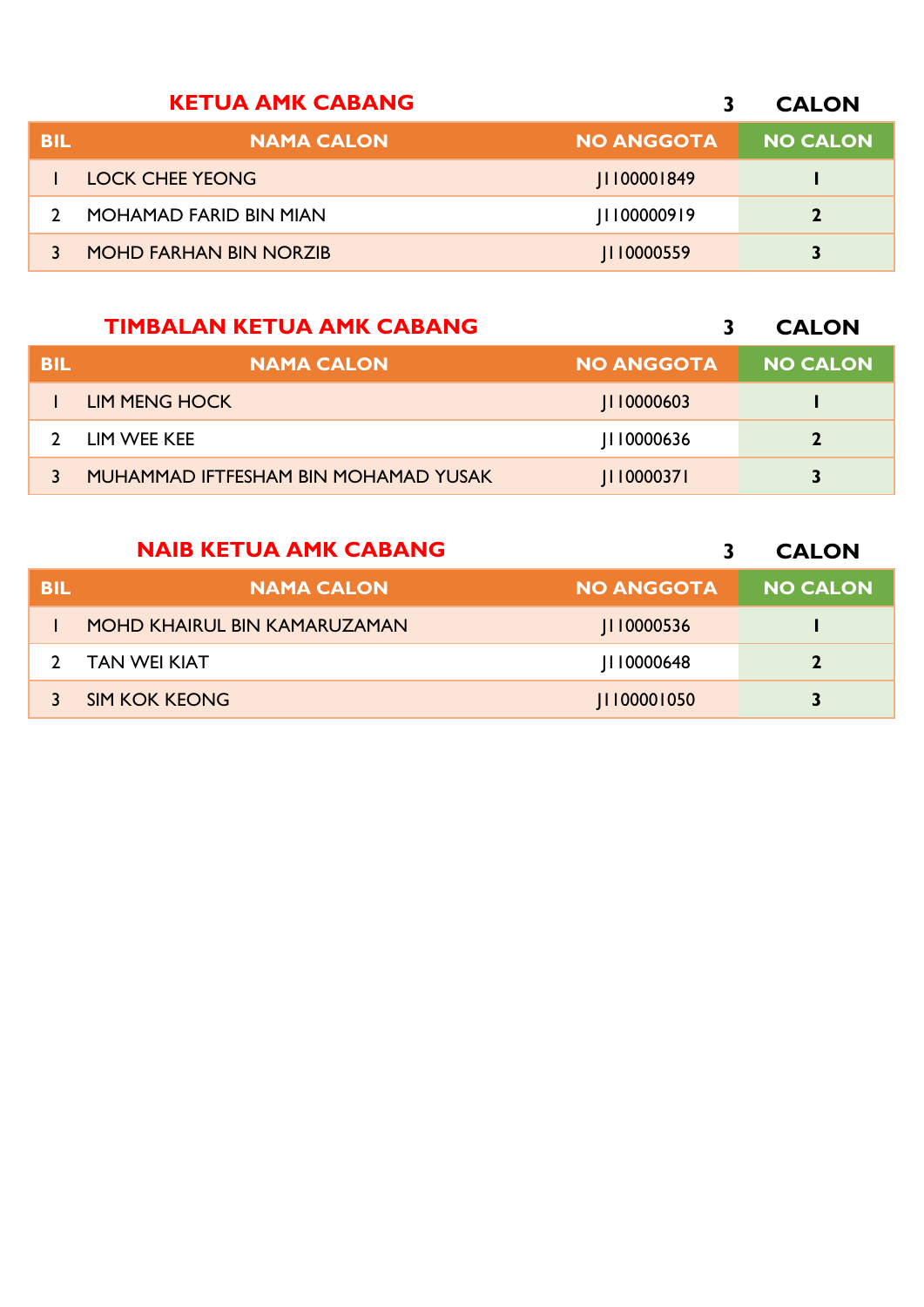|                | <b>AHLI JAWATANKUASA AMK CABANG</b>   | 14                | <b>CALON</b>            |
|----------------|---------------------------------------|-------------------|-------------------------|
| <b>BIL</b>     | <b>NAMA CALON</b>                     | <b>NO ANGGOTA</b> | <b>NO CALON</b>         |
| $\mathbf{I}$   | <b>ANUAR BIN KHAIRI</b>               | JI100000915       | L                       |
| $\overline{2}$ | <b>KERK CHING SOON</b>                | JI10000625        | $\overline{2}$          |
| $\overline{3}$ | <b>KHAIRUL ANWAR BIN JUMA'AT</b>      | JI100000913       | $\overline{\mathbf{3}}$ |
| $\overline{4}$ | <b>LUKMAN BIN ABU</b>                 | JI100000926       | $\overline{\mathbf{4}}$ |
| 5 <sup>5</sup> | <b>MD FAUZI BIN MD AMIN</b>           | JI 10000557       | 5                       |
| 6              | <b>MOHAMAD FAREHAN BIN RASID</b>      | J110000616        | $\boldsymbol{6}$        |
| $\overline{7}$ | <b>MOHAMAD HAIZIZUL BIN SULAIMAN</b>  | J110000363        | $\overline{7}$          |
| 8              | <b>MOHD IDZWAN BIN ZULKIFLI</b>       | JI100000830       | 15                      |
| 9              | <b>MUHAMMAD AISAMUDDIN BIN ISMAIL</b> | JI100000829       | 9                       |
| 10             | MUHAMMAD FAIZ BIN SUIYBAK             | J1100000927       | 10                      |
| $\mathbf{H}$   | MUHAMMAD NUR ADLI BIN MOHD KHISAM     | J110000733        | $\mathbf{1}$            |
| 12             | MUHAMMAD SHAZWAN BIN YUSOF            | 0000373           | 12                      |
| 3              | <b>MUHAMMAED RUSYDI BIN ALI</b>       | J110000566        | 13                      |
| $ 4\rangle$    | POA GAO-ZHENG                         | JI 10000645       | $\overline{14}$         |